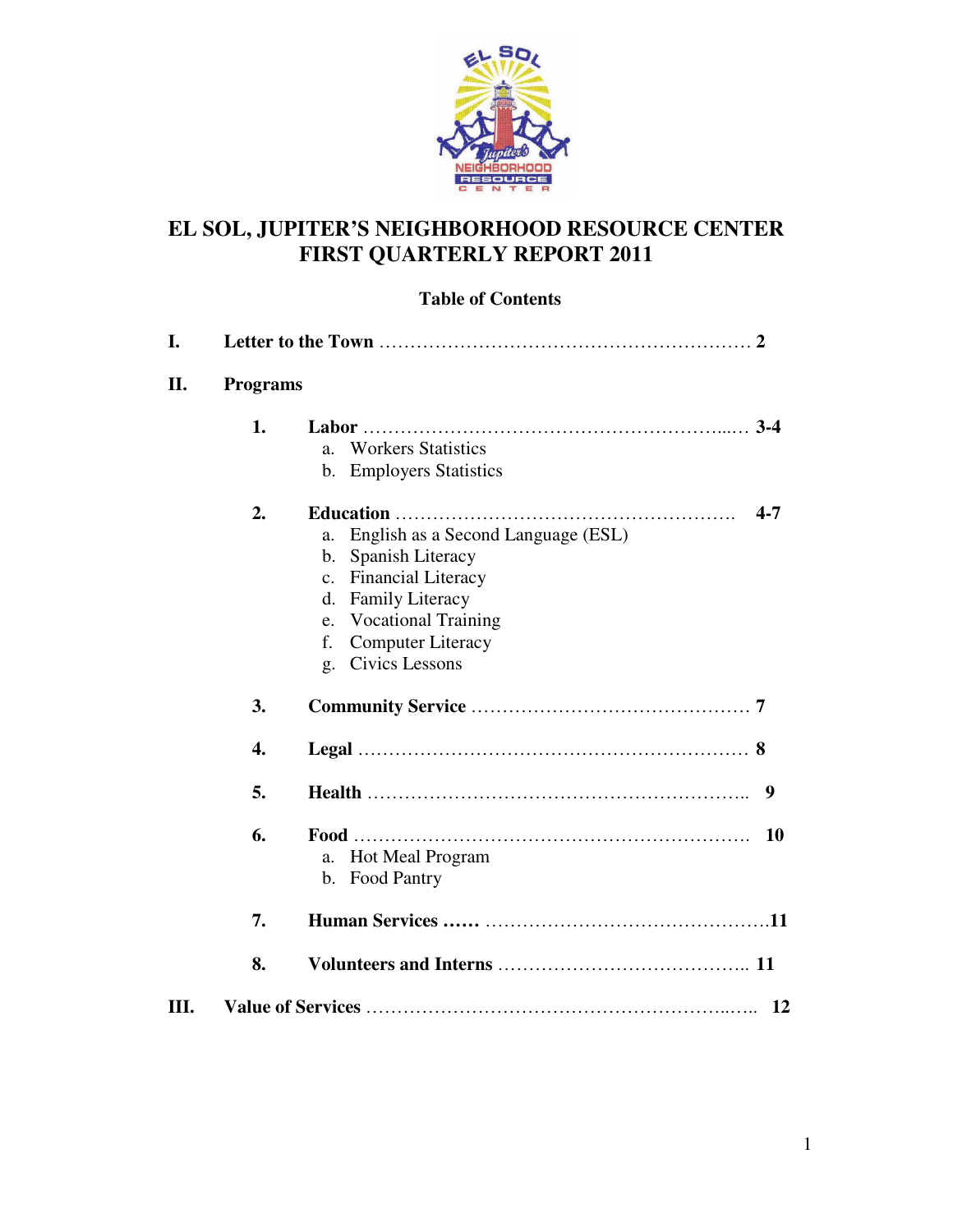#### April 29, 2011

### **Dear Town of Jupiter Council Members,**

As part of its lease with the Town, El Sol is pleased to submit its first quarterly report for the months of January, February and March 2011.

#### Highlights

| Labor             | Employer attendance increased dramatically since 2009. This quarter       |
|-------------------|---------------------------------------------------------------------------|
|                   |                                                                           |
|                   | 1,030 employers sought workers from El Sol, 1,662 workers hired.          |
| Education         | A total of 42 students advanced a level of English proficiency in our     |
|                   | nighttime classes, a 65% advancement rate. 37 students graduated          |
|                   | from the Computer class and 14 advanced their studies in the adult        |
|                   | basic education program Plazas Comunitarias                               |
| Community         | El Sol workers volunteered a total of 156 hours, valued at \$3,045.       |
| Service           | They helped built a playground and landscaped a home.                     |
| Legal             | Volunteer attorneys, legal assistants and law students handled            |
|                   | seventy-two (72) cases. The volunteer attorneys have seen a slight        |
|                   | increase in wage theft cases in the past three months, after months       |
|                   | when no wage theft cases were reported.                                   |
| Health            | Our health coordinator began working with El Sol in February, and         |
|                   | in two months successfully helped a total of 54 individuals with their    |
|                   | health needs by referring them to the right resources. Also this          |
|                   | quarter, El Sol served as a catalyst to start a coalition that is working |
|                   | to coordinate health services for the uninsured and low-income            |
|                   | members of Jupiter.                                                       |
| Food              | This quarter we served a total of 9,101 meals with an average of 102      |
|                   | meals per day. The Food pantry served 460 individuals this quarter.       |
| Personal          | In partnership with the Guatemalan Mayan Center we took a total of        |
| Counseling        | 173 cases and channeled their needs to the proper agencies.               |
| Value of Services | This quarter El Sol contributed services with an estimated value of       |
|                   | \$256,288.                                                                |

We are proud to share the development of our programs and the positive impact they are having in Jupiter. The impact of our programs and services is detailed here, and when appropriate, there is a comparison to previous years' statistics. According to the Florida Governor's Commission on Volunteerism and Community Service, the value of volunteer contributions is estimated at \$19.52 per hour. This is the amount we assign to calculate the value of our programs.

If you have any questions or comments please feel free to contact me.

Respectfully submitted by,

Jocelyn Skolnik Center Director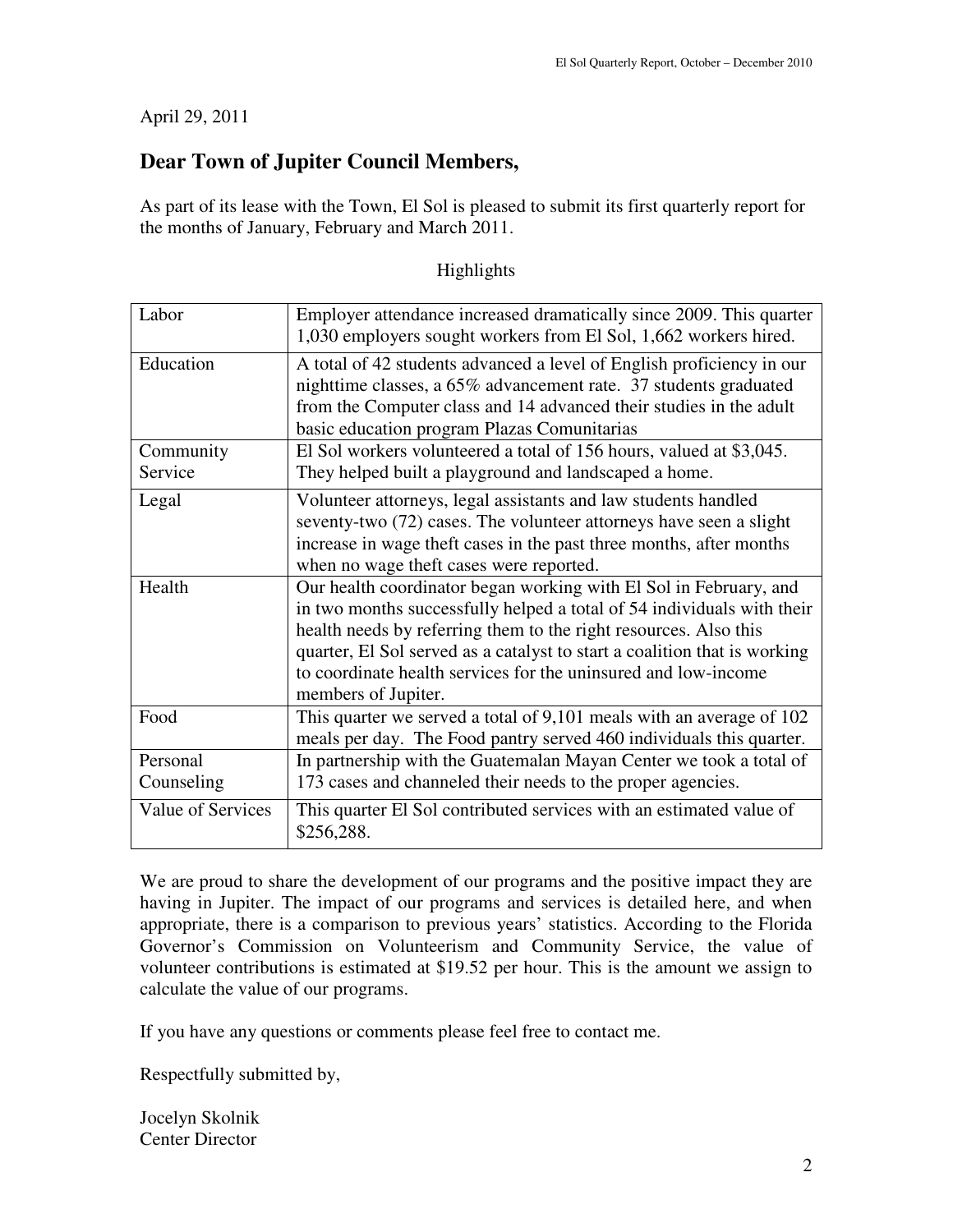# **II.PROGRAMS**

 $\overline{a}$ 

## **1. LABOR PROGRAM**

#### **a. Workers Statistics:**

A total of two thousand and one-hundred and sixty-nine (2,169) workers are registered with El Sol as of March 31, 2011.

Workers Attendance:

|              |              |              | <b>Worker Attendance</b> |              |              |              | Average Worker Attendance Per Day |              |
|--------------|--------------|--------------|--------------------------|--------------|--------------|--------------|-----------------------------------|--------------|
| <b>Month</b> | Year<br>2008 | Year<br>2009 | Year<br>2010             | Year<br>2011 | Year<br>2008 | Year<br>2009 | Year<br>2010                      | Year<br>2011 |
| Jan          | 5239         | 6123         | 4645                     | 4241         | 169          | 198          | 150                               | 137          |
| Feb          | 4289         | 5249         | 4334                     | 3811         | 153          | 187          | 155                               | 136          |
| Mar          | 4122         | 4944         | 4013                     | 3763         | 133          | 159          | 129                               | 121          |
| <b>Total</b> | 13,650       | 16,316       | 12,992                   | 11,815       | 152          | 181          | 145                               | 131          |

**This quarter, worker attendance at the center totaled 11,815. On average, the center served 131 workers per day this quarter. Seasonal attendance pattern maintained:** 



#### Workers Hired:

A total of 1,662 workers were hired this quarter, making it the highest first quarter since 2008. On average 19 workers were hired per day and the Center operated with a 14% worker placement.

|              |      | <b>Workers Hired</b> |       |      |      | <b>Average Workers Hired Per Day</b> |      |      |      |      | Daily Placement Rate (%) |      |
|--------------|------|----------------------|-------|------|------|--------------------------------------|------|------|------|------|--------------------------|------|
| <b>Month</b> | 2008 | 2009                 | 2010  | 2011 | 2008 | 2009                                 | 2010 | 2011 | 2008 | 2009 | 2010                     | 2011 |
| Jan          | 634  | 476                  | 423   | 392  | 20   | 15                                   | 14   | 13   | 12   | 8    | 9                        | 9    |
| Feb          | 684  | 425                  | 483   | 526  | 24   | 15                                   | 17   | 19   | 16   | 8    | 11                       | 14   |
| Mar          | 660  | 513                  | 566   | 744  | 21   | 17                                   | 18   | 24   | 16   | 10   | 14                       | 20   |
| <b>Total</b> | .978 | .414                 | 1,472 | .662 | 22   | 16                                   | 16   | 19   | 15   | 9    |                          | 14   |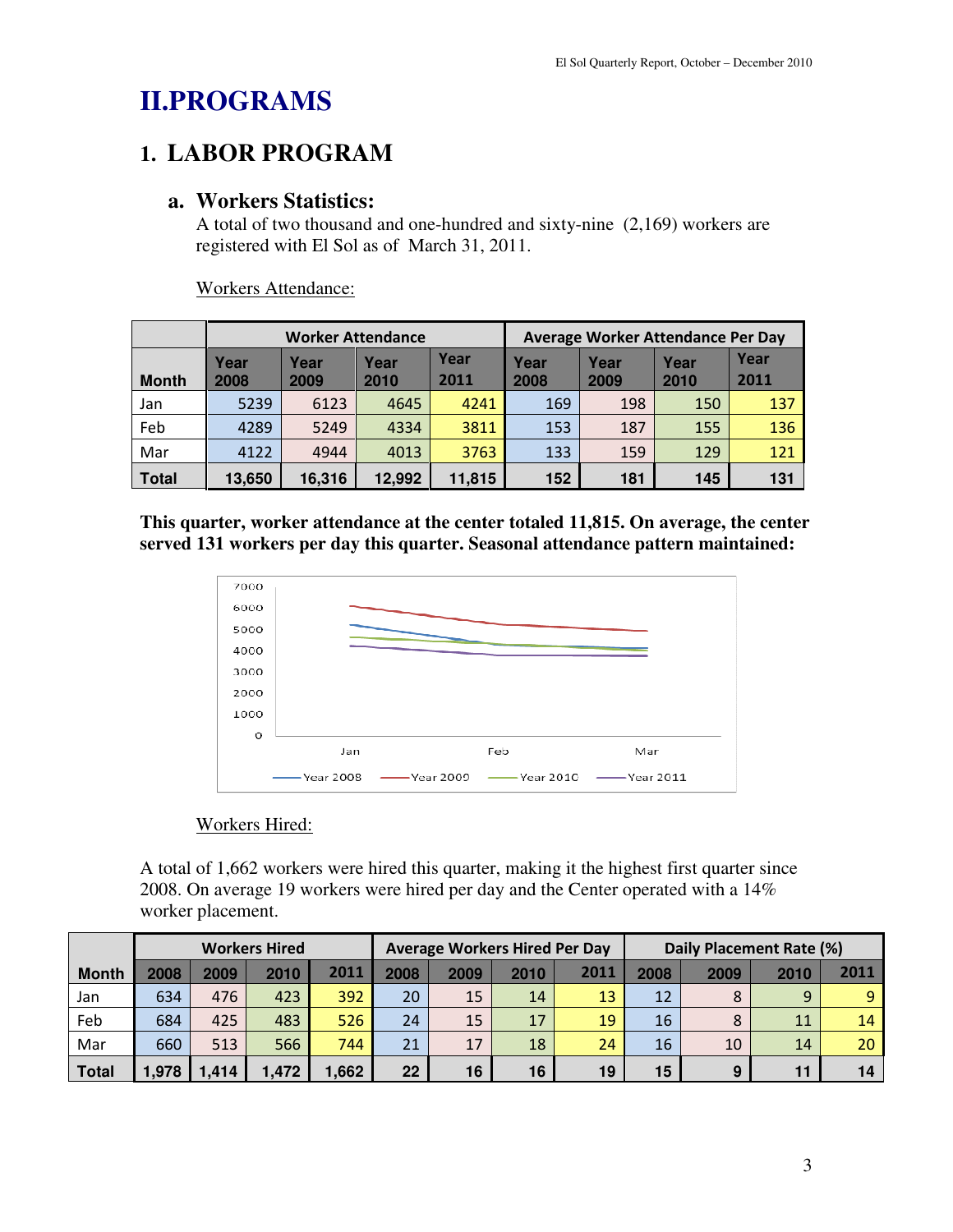### **b. Employers Statistics**

A total of four thousand seven hundred and fifty-seven (4,757) employers are registered with El Sol as of March  $31<sup>st</sup>$ , 2011. This quarter, a total of 192 employers registered to use our services.

|              |      |      | <b>New Employers</b> |      |       |      | <b>Employer Attendance</b> |       |
|--------------|------|------|----------------------|------|-------|------|----------------------------|-------|
| <b>Month</b> | 2008 | 2009 | 2010                 | 2011 | 2008  | 2009 | 2010                       | 2011  |
| Jan          | 155  | 81   | 69                   | 62   | 409   | 297  | 253                        | 245   |
| Feb          | 165  | 77   | 76                   | 61   | 442   | 262  | 294                        | 345   |
| Mar          | 142  | 63   | 66                   | 69   | 427   | 310  | 360                        | 440   |
| <b>Total</b> | 462  | 221  | 211                  | 192  | 1,278 | 869  | 907                        | 1,030 |

#### Employers Attendance

| Employer attendance has increased dramatically since 2009. |  |  |
|------------------------------------------------------------|--|--|
|                                                            |  |  |
|                                                            |  |  |

| <b>Est.</b> Value of Labor Program |                  |  |  |  |
|------------------------------------|------------------|--|--|--|
|                                    | <b>Ouarter I</b> |  |  |  |
| Labor Coordinator                  | \$7,500.00       |  |  |  |
| <b>Volunteer Hours</b>             | \$370.00         |  |  |  |
| Total                              | \$7,870.00       |  |  |  |

## **2. EDUCATION**

## **a. English as a Second Language (ESL)**

#### *Nighttime ESL program*

This quarter, a total of **42** out of 65 registered students advanced a level of English proficiency, a 65% advancement rate.

El Sol partners with the Harriet L. Wilkes Honors College of Florida Atlantic University (FAU) and Palm Beach State College (PBSC) to offer a three-level ESL program to the Jupiter community three nights per week. Classes incorporate English vocabulary and grammar with life skills and, as a result, classes are presented in a way that students simultaneously acquire language skills and practical knowledge that improves their quality of life.

In total, there is an average of 30 volunteer instructors. Most of the teachers are college students; and thus the program offers a rich cultural and language interchange.

| <b>Est. Value of Nighttime ESL Program</b> |                  |  |  |  |  |
|--------------------------------------------|------------------|--|--|--|--|
|                                            | <b>Quarter I</b> |  |  |  |  |
| <b>Education Coordinator</b>               | \$2,160.00       |  |  |  |  |
| <b>Volunteer Hours</b>                     | \$9,769.00       |  |  |  |  |
| Total                                      | \$11,929.00      |  |  |  |  |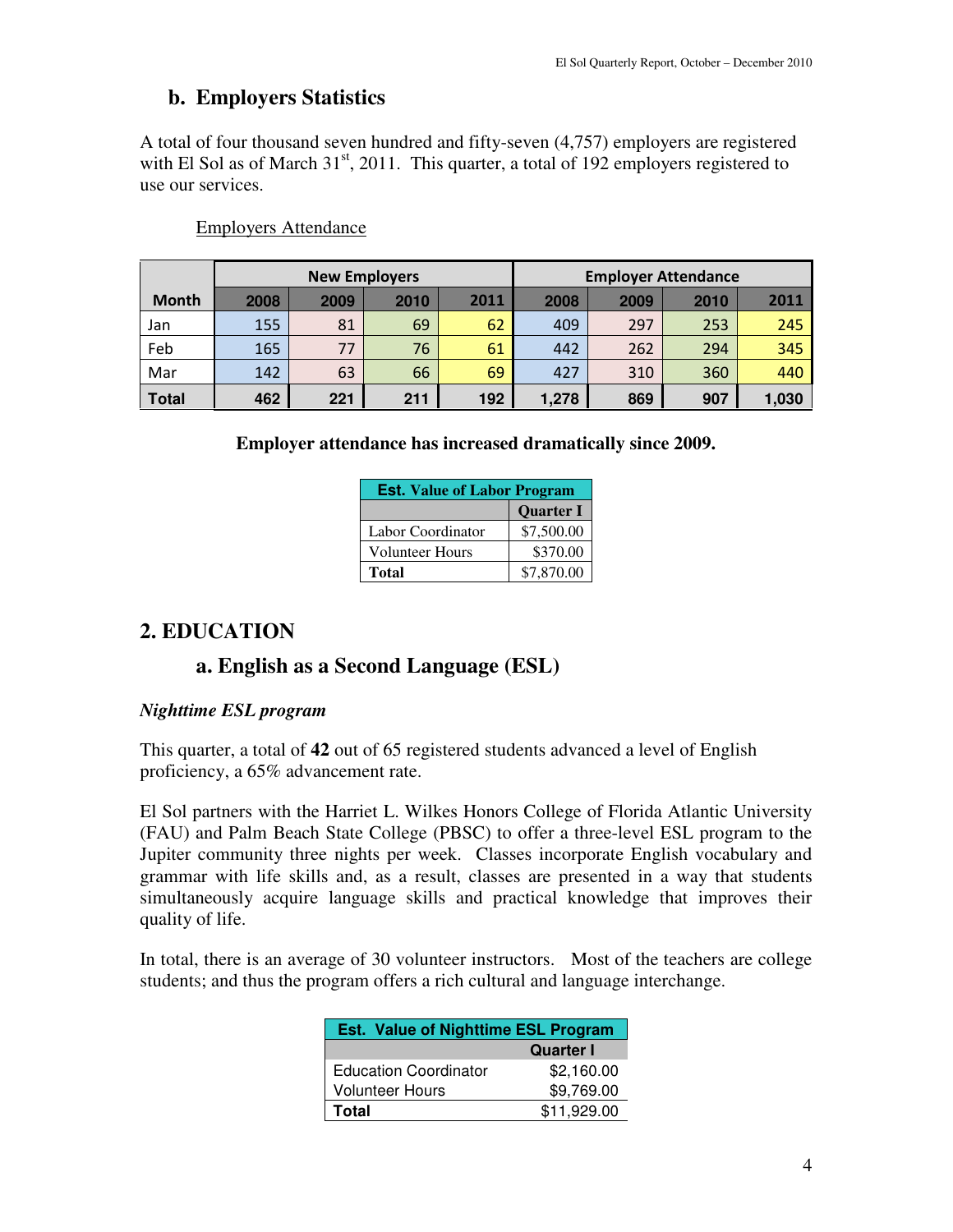#### *Daytime English Classes*

El Sol offers a satellite program of Jupiter High School's Adult Education, English as a Second Language Classes. The program covers three levels and classes are offered on Mondays, Wednesdays and Fridays from 9AM – 11AM. Students include workers who register in our center to look for work and community members who are unable to attend the nighttime options available.

This quarter, 1,459 workers attended daytime ESL classes, which is relatively low compared to the first quarter of 2010. This decline in attendance is due to two main reasons: 1) Classes are now offered only three times per week instead of five days and 2) Attendance at the center has dropped while hiring rates have increased so the number of workers that remain in the center eligible for classes is significantly lower compared to last year. The monthly breakdown is as follows:

|              | <b>Enrolled</b> | <b>Enrolled</b> | <b>Enrolled</b> | Average<br><b>Attendance</b> | <b>Enrolled</b> | Average<br><b>Attendance</b> |
|--------------|-----------------|-----------------|-----------------|------------------------------|-----------------|------------------------------|
| <b>Month</b> | 2008            | 2009            |                 | 2010                         |                 | 2011                         |
| Jan          | 432             | 675             | 606             | 20                           | 526             | 17                           |
| Feb          | 338             | 467             | 804             | 55                           | 589             | 21                           |
| Mar          | 235             | 380             | 1065            | 35                           | 344             |                              |
| <b>TOTAL</b> | 1,005           | 1,522           | 2,475           | <b>110</b>                   | 1,459           | 49                           |

| <b>Est. Value of Daytime ESL Program</b> |                  |  |  |  |  |
|------------------------------------------|------------------|--|--|--|--|
|                                          | <b>Quarter I</b> |  |  |  |  |
| <b>School District Teachers</b>          | \$6,480.00       |  |  |  |  |
| <b>Volunteer Hours</b>                   | \$9,340.00       |  |  |  |  |
| Total                                    | \$15,820.00      |  |  |  |  |

### **b. Spanish Literacy – Plazas Comunitarias**

*Plazas Comunitarias* is an adult basic education program organized by the Mexican National Institute of Adult Education (INEA) that provides Spanish-speakers with the opportunity to learn to read and write, and complete elementary, middle and high school education.

Four community volunteers teach these classes on Thursdays and Fridays from 7 – 9 PM. A total of 19 students registered in the program, and 14 of them received a certificate of accomplishment by maintaining required attendance and successfully completing assessments this quarter.

| <b>Est. Value of Plazas Comunitarias Program</b> |                  |  |  |  |
|--------------------------------------------------|------------------|--|--|--|
|                                                  | <b>Quarter I</b> |  |  |  |
| Plazas Coordinator                               | \$1,440.00       |  |  |  |
| Volunteer Hours                                  | \$390.00         |  |  |  |
| <b>Total</b>                                     | \$1,830.00       |  |  |  |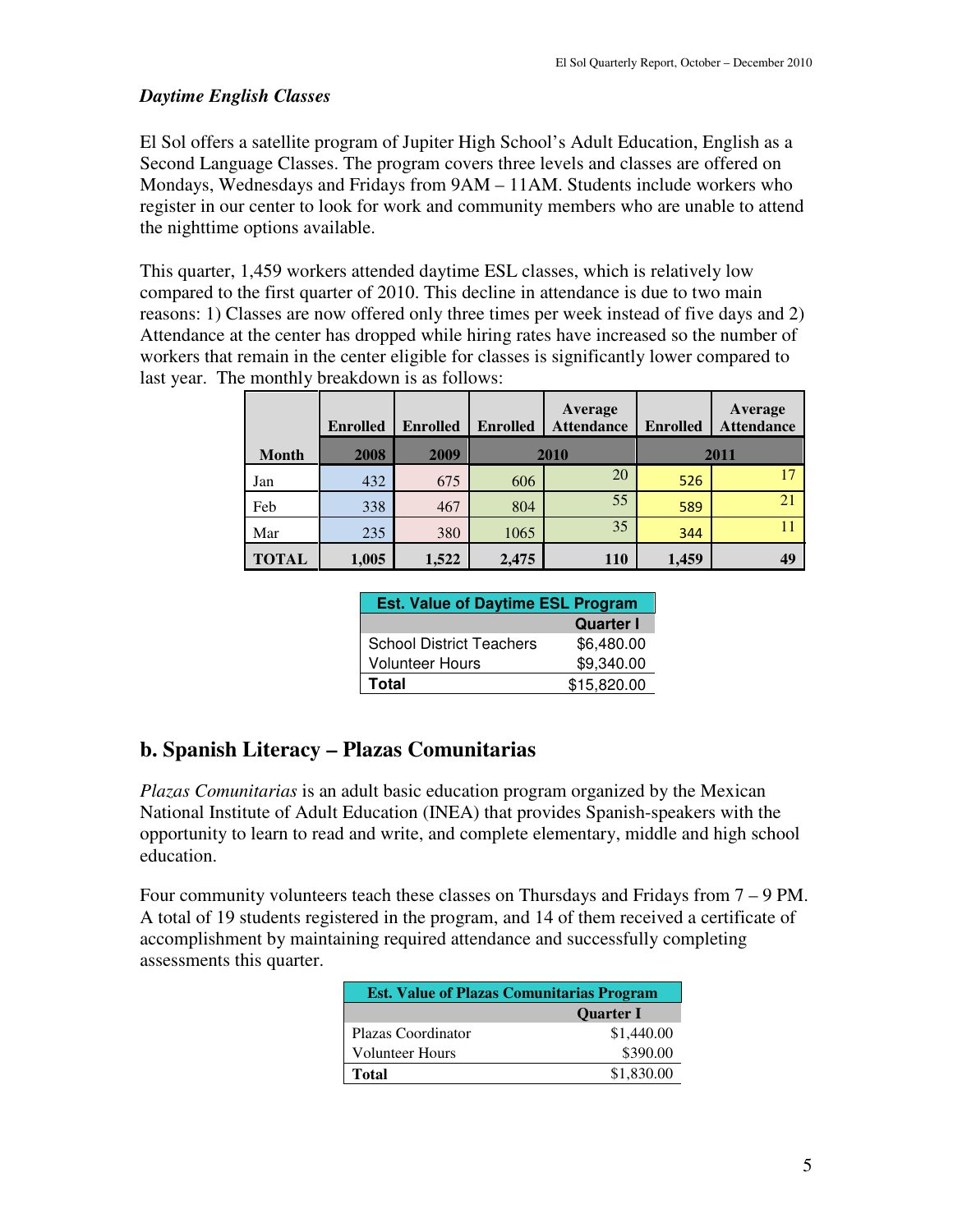### **c. Financial Literacy**

Representatives from RBC Bank, Wachovia, and Bank of America gave a monthly class on different banking topics. Students learned the benefits of opening a savings account, the importance of maintaining good credit, and how to recover money from their accounts if they return to their home country.

## **d. Family Literacy**

El Sol has partnered with The School District of Palm Beach County's Family Literacy Program to offer family literacy classes. The Family Literacy Program is comprised of four components, Adult Education, Preschool Education, Parenting and PACT Activities (Parent and Child Together). The program runs from Mondays through Thursdays from 8:30AM to 12:00PM. This program is impacting fourteen families.

| <b>Est. Value of Family Literacy Program</b><br>(School District Teachers) |                  |  |
|----------------------------------------------------------------------------|------------------|--|
|                                                                            | <b>Ouarter I</b> |  |
| <b>Salaries and Materials</b>                                              | \$15,157.00      |  |

## **e. Vocational Training**

This quarter, El Sol initiated a special program to teach adults a trade that will help them become self-sufficient. The sewing program started in January and has had a steady group of 19 students. Two former home economic teachers volunteer to instruct the classes and students have learned new skills including hemming clothes, making backpacks, and sewing on zippers.

| Month        | <b>Vocational Workshop Offered</b> | <b>Attendance</b> |
|--------------|------------------------------------|-------------------|
| Jan          | Sewing and Tailoring               |                   |
| Feb          | Sewing and Tailoring               |                   |
| Mar          | Sewing and Tailoring               |                   |
| <b>TOTAL</b> |                                    |                   |

| <b>Est. Value of Vocational</b><br><b>Training Program</b> |                  |  |
|------------------------------------------------------------|------------------|--|
|                                                            | <b>Quarter I</b> |  |
| Volunteers                                                 | \$624.00         |  |
| Materials*                                                 | \$5,000.00       |  |
| Total                                                      | \$5,624.00       |  |

\*Materials include 20 sewing machines, fabric, zippers, and related materials to start the sewing project.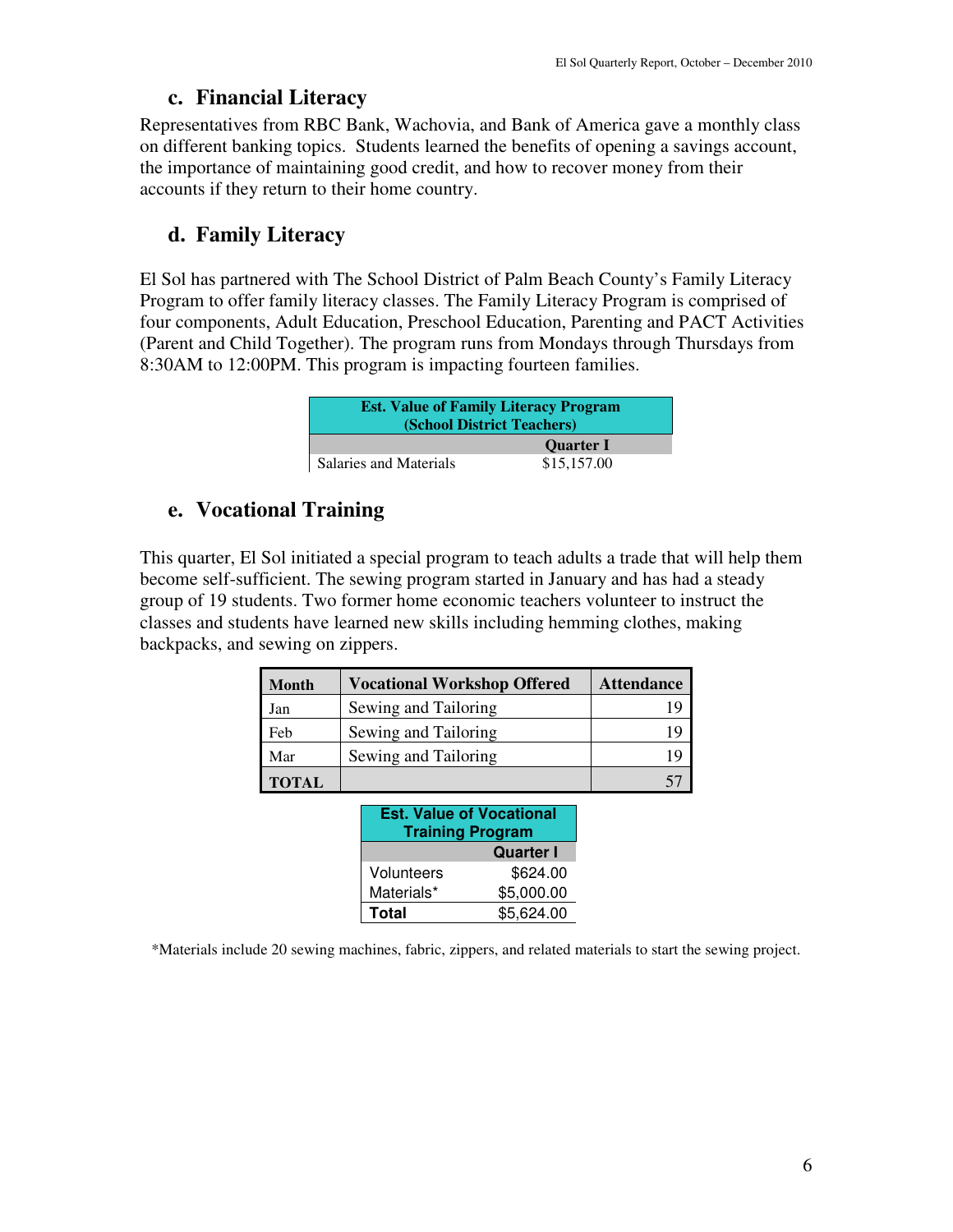### **f. Nighttime Computer Skills Class**

This quarter, a record number of 37 Computer students graduated. There were two different groups (one on Monday and the other one on Friday). Only 7 students deserted the program (originally, 44 students registered).

The classes introduce students to basic computer skills such as using Microsoft Word, the internet, and introduction to Power Point. Students also learned how to create an e-mail account to communicate with their relatives and friends.

| <b>Value of Nighttime Computer</b><br><b>Literacy Program</b> |                  |  |
|---------------------------------------------------------------|------------------|--|
|                                                               | <b>Quarter I</b> |  |
| Computer Instructor                                           | \$1,080.00       |  |
| Total                                                         | \$1,080.00       |  |

#### **g. Civics Lessons**

• **Town of Jupiter Workshop:** The Town of Jupiter's Code Compliance Department offered an informational workshops about the Town's codes and regulations this quarter and 25 people participated.

## **3. COMMUNITY SERVICE AND ENGAGEMENT**

El Sol coordinates monthly community service events in partnership with Habitat for Humanity, Solid Waste Authorities and other community partners.

This quarter, El Sol workers volunteered a total of 156 hours, valued at a contribution of \$3,045.

| <b>Community Service I Quarter 2011</b> |                                                      |                                  |              |                              |                                 |                                 |                              |
|-----------------------------------------|------------------------------------------------------|----------------------------------|--------------|------------------------------|---------------------------------|---------------------------------|------------------------------|
| Date                                    | Name of Event /<br><b>Partner</b>                    | Number of<br><b>Participants</b> | <b>Hours</b> | <b>Total</b><br><b>Hours</b> | <b>Total hours</b><br>per event | <b>Total</b><br>\$Contribution* | <b>Activity</b><br>performed |
| Feb                                     | "K-Boom Day" West<br>Palm Beach Police<br>Department | 18                               | 5            | 90                           | 5 hours                         | \$1,756.80                      | Built a<br>playground        |
| Mar                                     | Solid Waste Authority                                | 11                               | 6            | 66                           | 6 hours                         | \$1,288.32                      | Landscaping                  |
|                                         | <b>Total I QUARTER:</b>                              | 29                               | 11           | 156                          |                                 | \$3,045.12                      |                              |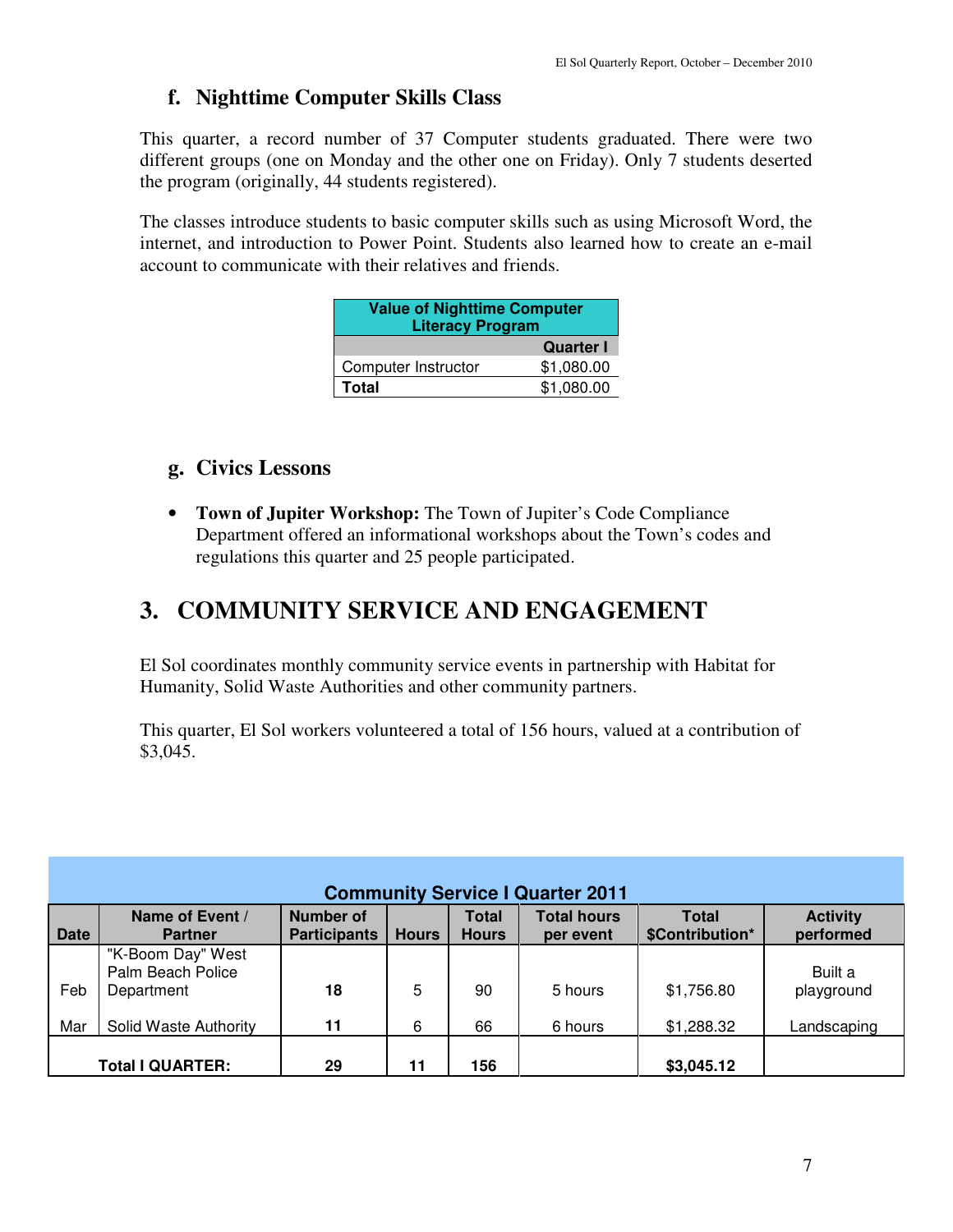## **4. LEGAL**

|                                         | <b>Number</b><br>of Cases |
|-----------------------------------------|---------------------------|
| Category                                | <b>Taken</b>              |
| Immigration                             |                           |
| <b>Criminal Matters (Mostly Driving</b> |                           |
| without a license)                      | 13                        |
| Labor related (Wage theft,              |                           |
| employment discrimination)              | 13                        |
| Miscelllaneous (landlord/tenant         |                           |
| claims, contract claims, etc.)          | 20                        |
| <b>Domestic Issues</b>                  | g                         |
| Total                                   |                           |

In this quarter, volunteer attorneys, legal assistants and law students handled seventy-two (72) cases. The categories of cases are as follows:

One of our goals is to help the people we serve have appropriate access to the court systems and thus we continue to accompany people to court when necessary. We also continue to receive cases of wage theft, and have seen a slight increase in such cases in the past three months, after months when no wage theft cases were reported. We refer immigration cases to immigration attorneys, and where possible, to low or no cost attorneys.

Volunteer attorneys contributed 88 hours valued at \$300/hr and legal assistants contributed 26 hours valued at \$75/hr.

| <b>Est. Value of Legal Assistance</b><br>Program |                  |  |
|--------------------------------------------------|------------------|--|
|                                                  | <b>Quarter I</b> |  |
| Attorneys                                        | \$26,400         |  |
| Legal Asst.                                      | \$1,950          |  |
| Total                                            | \$28,350.00      |  |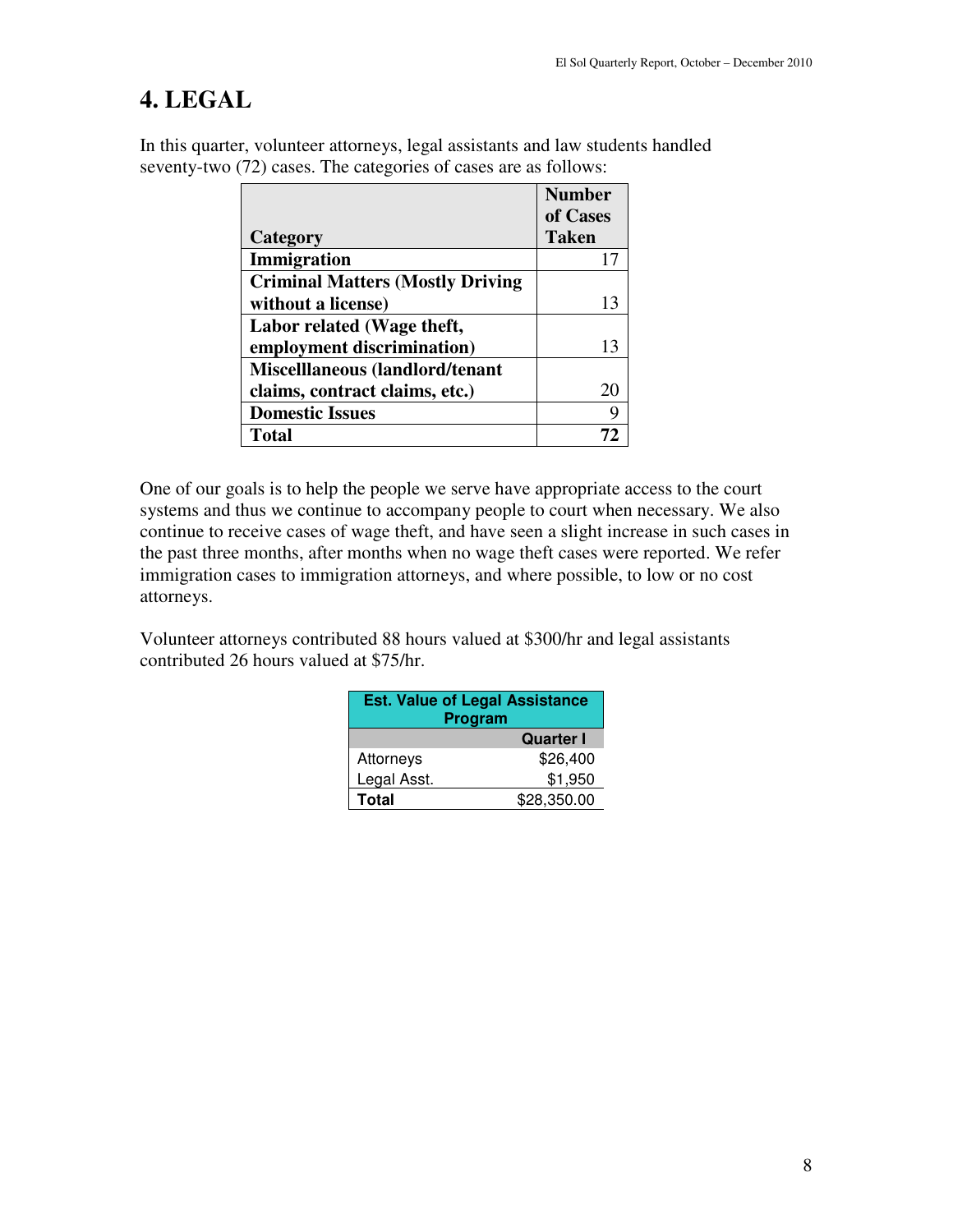## **5. HEALTH**

Through our Heath initiatives we seek to increase awareness and understanding about health issues among our community by providing educational seminars and health fairs; and also to provide referrals for individuals with serious healthcare needs. A recent grant awarded to El Sol by Allegany Franciscan Ministries has allowed us to hire a part time Health Coordinator, Betzy Rega. The health coordinator has been with us since February and already has helped build our capacity to better serve our community's health needs.

This quarter, El Sol called an initial meeting with key community players to bring attention to the urgent and growing health needs in our community. As result, a coalition lead by the Town of Jupiter was formed and has been working diligently to fulfill the health needs of the uninsured and low-income individuals in Jupiter.

Our health coordinator began successfully helped a total of 54 individuals with their health needs by referring them to the right resources. The breakdown is as follows:

| <b>Service</b> | <b>February</b> | <b>March</b> |
|----------------|-----------------|--------------|
| General        |                 |              |
| Health         | 14              | 14           |
| Dental         | 9               | 5            |
| Vision         | $\Omega$        |              |
| Mental         |                 |              |
| Health         | $\Omega$        |              |
| Other          | $\Omega$        |              |
| <b>TOTAL</b>   | 23              | 31           |

Additionally, CAP provided monthly AIDS/HIV awareness sessions and attendance was as follows: January: 12, February: 42, March: 14.

| <b>Est. Value of Health Program</b> |             |  |
|-------------------------------------|-------------|--|
| <b>Quarter I</b>                    |             |  |
| Pro-Bono Medical                    | \$7,336.00  |  |
| Volunteers                          | \$440.00    |  |
| <b>Health Coordinator</b>           | \$3750.00   |  |
| Total                               | \$11,526.00 |  |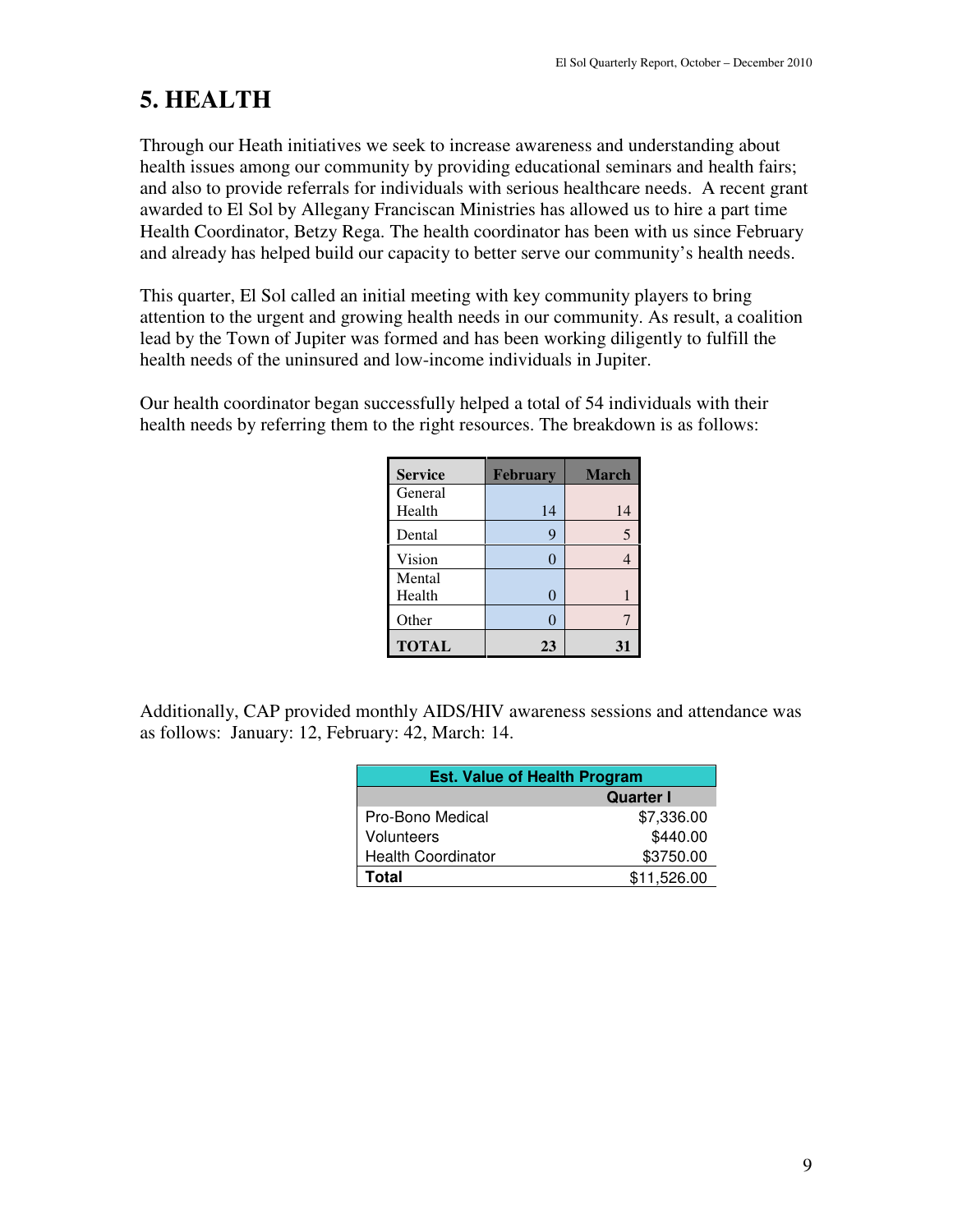## **6. FOOD**

El Sol now offers two different Food Assistance programs to the community.

#### **a. Hot Meal Program**

Every day El Sol provides coffee and pastries for breakfast, and a hot meal for lunch. This is possible with the help of our volunteers and donations from various local businesses and organizations including Publix, St. Vincent De Paul, St. Peter's Catholic Church, Mariner Sands, JL Cares, and more.

This quarter we served a total of 9,101 meals with an average of 102 meals per day. Volunteers contributed 2,062 hours to this program.

The breakdown per month is as follows:

| January  |               | 3516 meals, 117 avg per day               |
|----------|---------------|-------------------------------------------|
| February | $2922$ meals, | 104 avg per day                           |
| March    |               | 2663 meals, 85 avg per day                |
|          |               |                                           |
| Total:   |               | 9,101 meals, 102 meals per day on average |

#### **b. North Palm Beach Food Pantry**

In partnership with CROS Ministries, El Sol has opened a new food pantry this quarter. On Tuesdays and Fridays from 2:30 – 5:00PM CROS Ministries and volunteers provide a bag of groceries to families in crisis. The most common listed reasons for need were Loss of employment and Pending Food Stamps.

Volunteers contributed 100 hours to this program. The number of families served per month is as follows:

> January: 179 February: 135 March: 146

Total: 460 individuals served

| <b>Est. Value of Meal Program</b> |             |  |  |
|-----------------------------------|-------------|--|--|
| <b>Quarter I</b>                  |             |  |  |
| Hot Meals (@ \$3/each)            | \$27,303.00 |  |  |
| Food Pantry, food                 | \$9,720.00  |  |  |
| Volunteers                        | \$42,202.00 |  |  |
| \$79,225.00<br>Total              |             |  |  |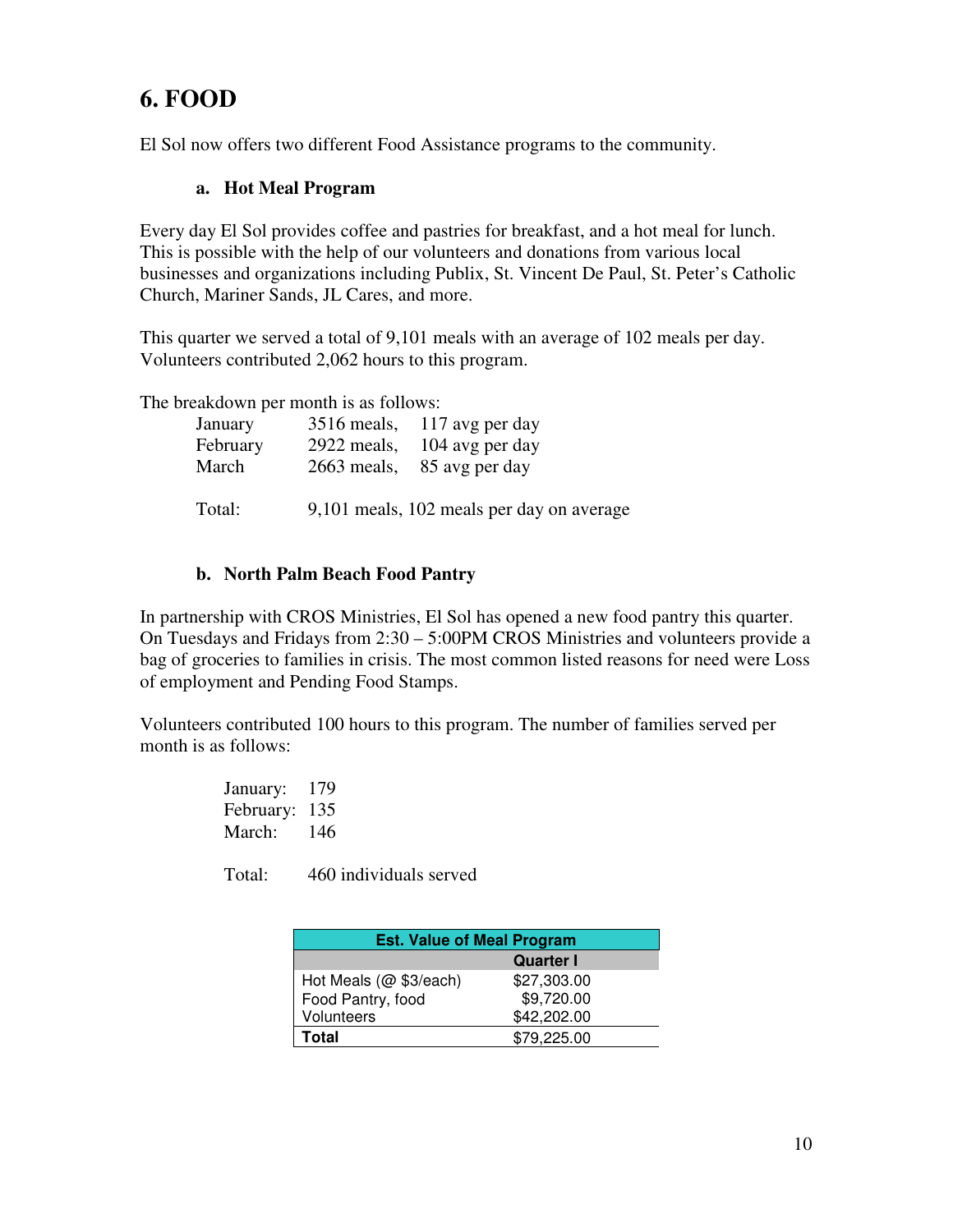## **7. PERSONAL COUNSELING**

This quarter, El Sol helped a total of 173 cases and channeled their needs to the proper agencies.

The Guatemalan-Maya Center has provided weekly assistance for families at El Sol. A case manager visits El Sol, Jupiter's Neighborhood Resource Center, and helps families in need of services such as Medicaid, Florida Kid Care, WIC, Immunizations, Family Planning and the administration of Ages and Stages Questionnaires to help identify children with developmental concerns. This quarter, the case manager attended 173 cases.

| <b>Month</b> | <b>Guatemalan</b><br>Maya<br><b>Center</b> |
|--------------|--------------------------------------------|
| January      | 64                                         |
| February     | 54                                         |
| March        | 55                                         |
| <b>Total</b> |                                            |
| <b>Cases</b> | 173                                        |

| <b>Value of Personal Counseling Program</b> |  |  |
|---------------------------------------------|--|--|
| <b>Quarter I</b>                            |  |  |
| Guatemalan Mayan Center<br>\$1,200.00       |  |  |
| \$1,200.00<br>Total                         |  |  |

## **9. VOLUNTEERS AND INTERNS**

The total number of volunteer hours this quarter is 5,611 valued at \$109,526. Many of those hours are accounted for in the different programs described in this report. The rest of the hours are contributed by volunteers that provide administrative and technical support; help register new workers; provide referrals; welcome employers; assist with special events and committees; write grants and develop strategies, and much more. These are volunteer hours we categorize as "Other."

The total number of volunteer hours contributed for Other operations (and that are not otherwise mentioned in this report) were: 2,418 hours.

El Sol has hosted four interns from Florida Atlantic University: Kristina Klaas, Erika Cadena, Tara Boulos, and Carlos Gabriel Perez. Their tasks included teaching English as a Second Language, assisting with El Sol's marketing and outreach initiatives, event planning, grant writing, donor management and miscellaneous administrative work. Together, the four interns contributed a total of 368 hours this quarter.

| <b>Value of Volunteers and</b><br><b>Interns Program</b> |                  |
|----------------------------------------------------------|------------------|
|                                                          | <b>Quarter I</b> |
| Volunteer                                                | \$47,199.00      |
| Interns                                                  | \$7,183.00       |
| Total                                                    | \$54,382.00      |